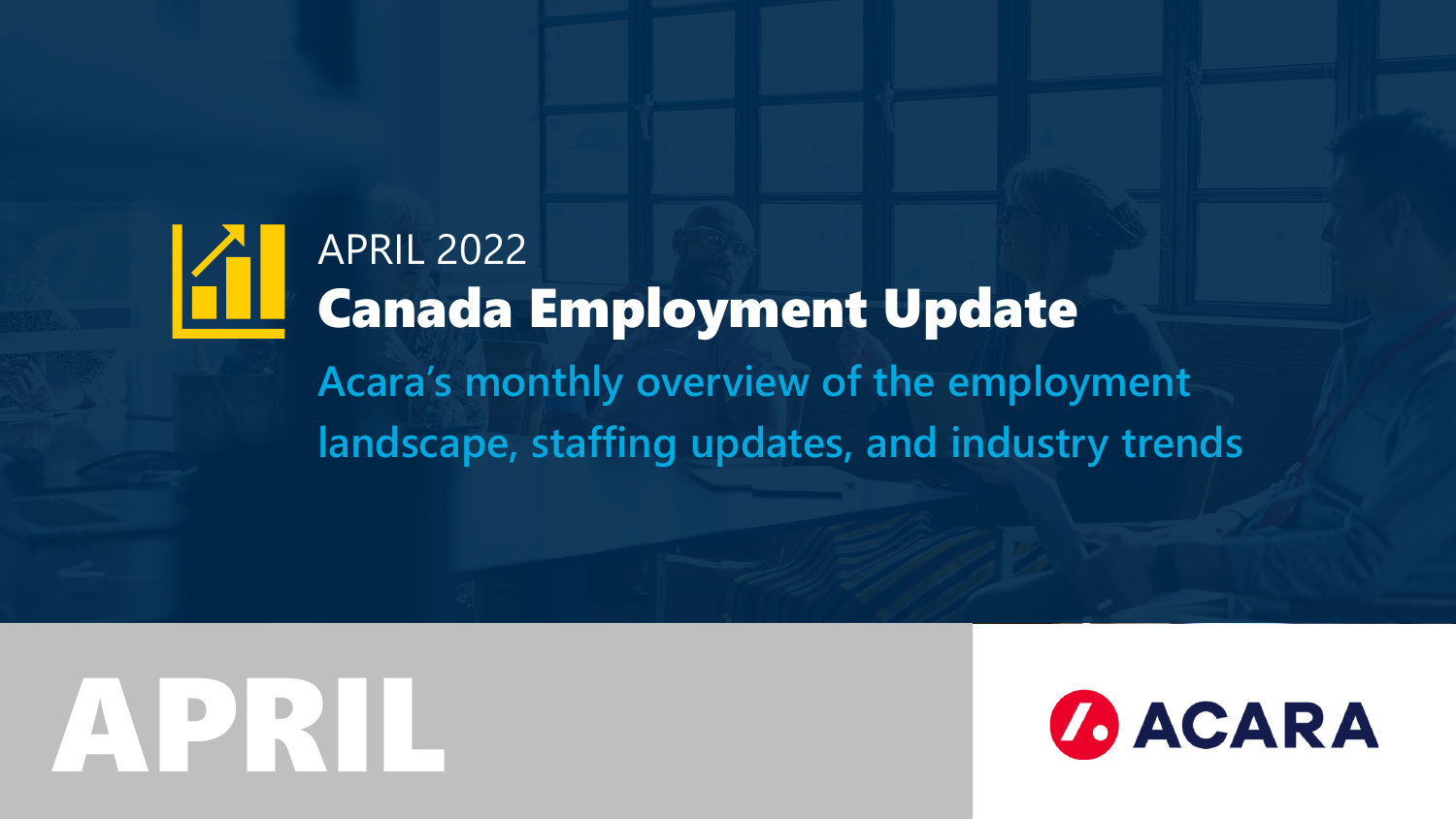## **Overview**

## $0.1\%$ e

### Employment at 19,601,000 in April

Employment was little changed in April (61.9 per cent) after two consecutive months of growth.

The number of public and private sector employees was little changed in April for the second consecutive month. The number of self-employed was unchanged in April and has not shown notable growth since March 2021.



#### Employment rose in New Brunswick

The number of people working in New Brunswick increased by 6,700 (+1.8 per cent) in April, surpassing its pre-COVID February 2020 level for the first time.

**15K O** 

#### Employment grew in professional, scientific, and technical services

The number of people working in professional, scientific, and technical services increased by 15,000 (+0.9 per cent) in April.



### Unemployment rate decreased 0.1% from March

After reaching a record low of 5.3 per cent in March, the unemployment rate edged down 0.1 per centage points to 5.2 per cent in April.

Adjusted unemployment rate remained the same in April 7.2%

Adjusted unemployment rate includes those who wanted a job but did not look for one.

#### [Labour Force Survey](https://www150.statcan.gc.ca/n1/daily-quotidien/220506/dq220506a-eng.htm)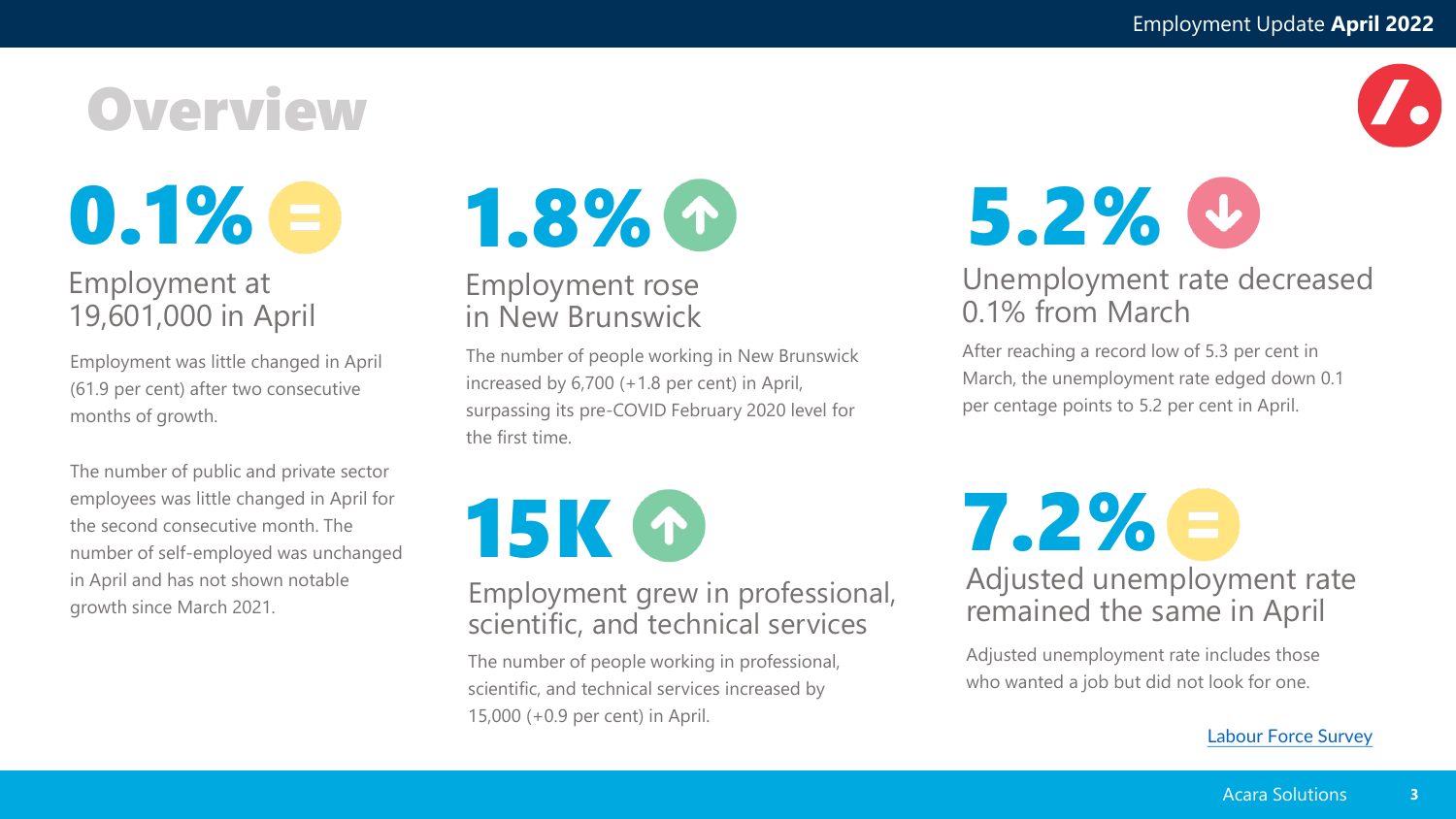## **Overview**

## **47K O**

### Part-time employment sees increase in April

The number of workers in part-time jobs—that is, who usually work less than 30 hours per week—rose by 47,000 (+1.3 per cent) in April.

Employment among women aged 25 to 54 grew by 43,000 (+0.7 per cent) in April, with all gains in part-time work. This was offset by a decline in employment among core-aged men (-36,000; -0.5 per cent) in April, primarily in part-time work (-25,000; -6.5 per cent).

## **27K &**

### Employment declined in Quebec

After increasing in February and March, employment declined by 27,000 (-0.6 per cent) in Quebec in April, entirely in full-time work and driven by declines in construction and educational services.

Average hourly wages increased 3.3%

### on a year-over-year basis

Average hourly wages were up 3.3 per cent (+\$0.99 to \$31.06) year over year, similar to the growth observed in March (+\$1.03; +3.4 per cent).

## **19.0% &**

### Work-from-home employees decline

The proportion of workers who report that they work exclusively from home continued to decline in April, down 1.7 per centage points to 19.0 per cent.



### Labour force participation little changed

The labour force participation rate was 65.3 per cent in April, little changed from March.

**4**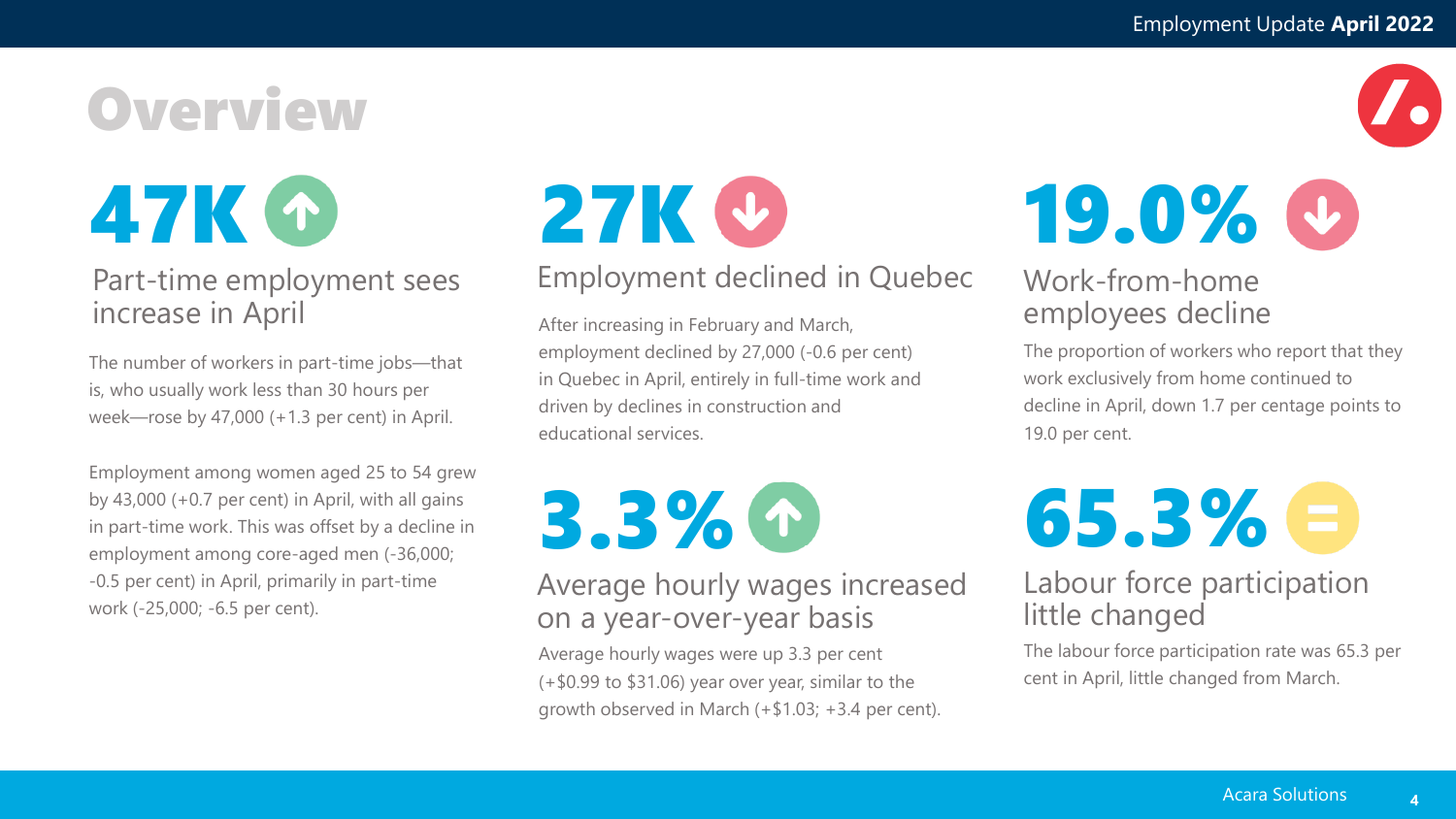### Industry Trends



### **94%** of women in tech feel **more is expected from them than their male co-workers.**

Almost all (94 per cent) of women working in the field of technology feel that more is expected from them at work compared to their male co-workers.

**61%** of women in tech feel **they were passed over for a promotion or lost a job opportunity due to their gender.** 

61 per cent of women believe they were not promoted or lost a job opportunity due to their gender. And 74 per cent of women believe their opinions in meeting were dismissed due to their gender.